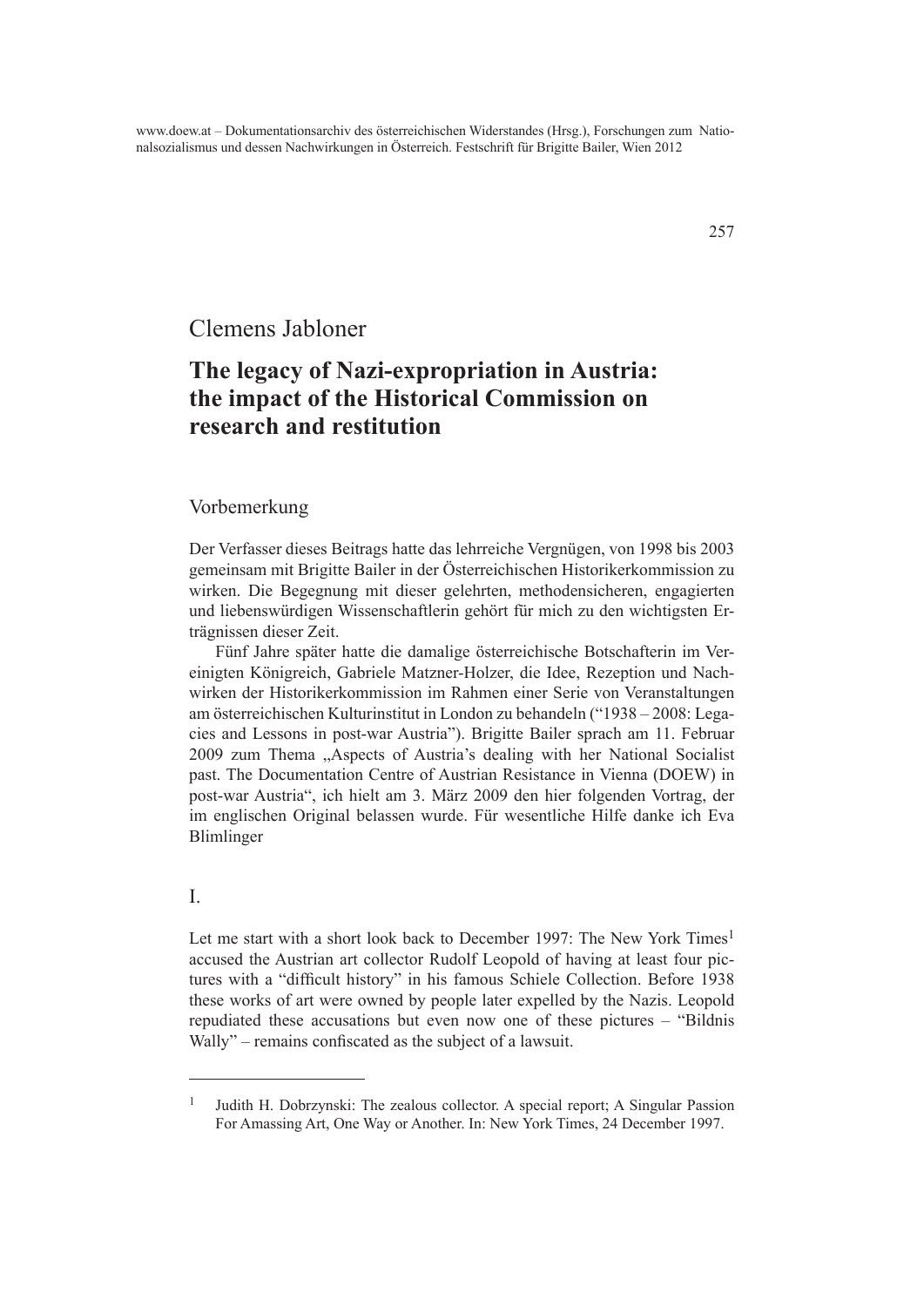#### 258 Clemens Jabloner

This article in the "New York Times" fuelled extensive discussion on restitution and compensation in Austria. In February 1998, a commission for research on the provenance of works of art belonging to the Republic of Austria and stored in public museums was established. Shortly thereafter, in October 1998, the Historical Commission of the Republic of Austria, in short Historical Commission, was constituted.

What were the underlying developments and motives for these moves?

- A paradigm shift not only in Austria, but also on the international level: commissions, research- and working groups were established all over Europe and in the United States, dealing with issues such as dormant bank accounts in Switzerland or compensation for forced labour in Germany.
- Most importantly, a change of the general attitude towards dealing with the Nazi period in Austria. It had been growing since the "Waldheim years", at least within the intellectual community and parts of the political establishment and especially among the younger generation. It seems now largely accepted that although Austria as a state did not exist between 1938 and 1945, it nevertheless bears moral responsibility for the crimes committed by so many Austrians.
- With this change in attitude grew the awareness that previous efforts in the field of restitution and/or compensation were often half-hearted, late and inconsistent. E.g. the poorest surviving victims were frequently neglected as their often very modest property had not been formally "aryanised". They didn't get compensation if they had taken foreign citizenship and had not come back to lodge claims, which many had not been able to do due to lack of resources.
- Progress in contemporary historical research, including improved access to archives, has made it possible to shed new light on the complexity of expropriation during the Third Reich. Other Nazi crimes had long dominated the academic as well as the public debate. This aspect had so far not been at the centre of international research.
- l A noticeable change within the Austrian Jewish Community in recent years. The older generation had, for understandable reasons, largely abstained from effective demands – above all for fear of the notorious anti-Semitism in Austria. The second and third generations after the Shoah, while aware of this danger of anti-Semitism, are not intimidated or discouraged by it.
- $\bullet$  Last but not least, other formerly persecuted groups for instance the Roma and Sinti, or homosexuals – had developed enough selfconfidence to demand their own restitution and compensation.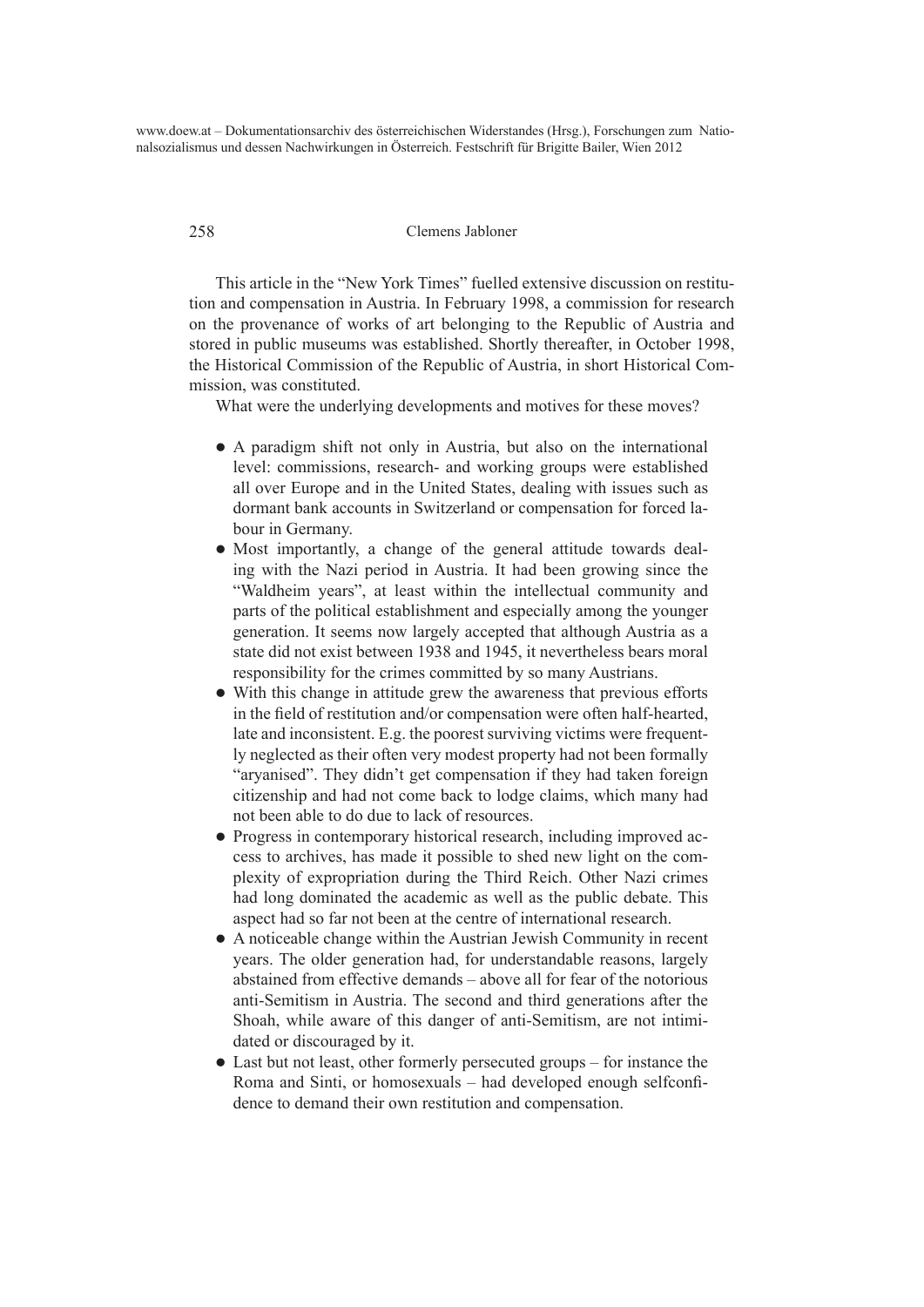The legacy of Nazi-expropriation in Austria 259

The mandate of the Historical Commission was formally appointed by the Austrian government in October 1998, its mandate included: Independent expert research and reporting

- about the entire complex of looting of property in the territory of the Republic of Austria under the Nazi regime
- and on restitution and/or compensation (including economic and social benefits) by the Republic of Austria after 1945.

The commission consisted of six members; I had the honour to be appointed as its chairman.

With the submission, on January 24, 2003, of the final report, a summary of the Commission's findings and evaluations, to the government, the parliament and to the public, the Historical Commission concluded its task. After four years of research a series of 54 volumes was produced containing the results of the many individual research projects and expert reports to which 160 researchers had contributed in 47 projects.

It is not possible to list here such a multitude of research. Regarding the looting of property the commission tried to analyse all variations of Nazi activities from formal legislation to individual crimes. The commission tried to present economical damage in all its dimensions from the "arianysation" of big enterprises to the loss of small appartments, from slave labour to looted moveable property. It became clear that the Nazi system was "organised crime" on an extremely large scale. The commission did not focus on Jews alone but also on other persecuted groups like political opponents, minorities, homosexuals, forced labourers, euthanasia victims and even the church. The research on postwar activities consisted of a critical review of the main legal acts of restitution and compensation with a view to the praxis of courts and administrative authorities, completed by a number of special studies concerning social security and tax law, acts on citizenship etc. It was a main principle of the commission to follow a multidisciplinary approach combining historical research with legal and sometimes economic expertise. Quite often the Commission had to deal with missing or destroyed ("skartierte") files, sometimes the research teams made surprising finds in forgotten archives and dusty cellars.

## $II$ .

The paradigm shift towards the end of the 90s was not exhausted by such intellectual activities. Partly on the basis of the work of the Historical Commission and other new research, legislative measures were taken leading to concrete acts of compensation and restitution.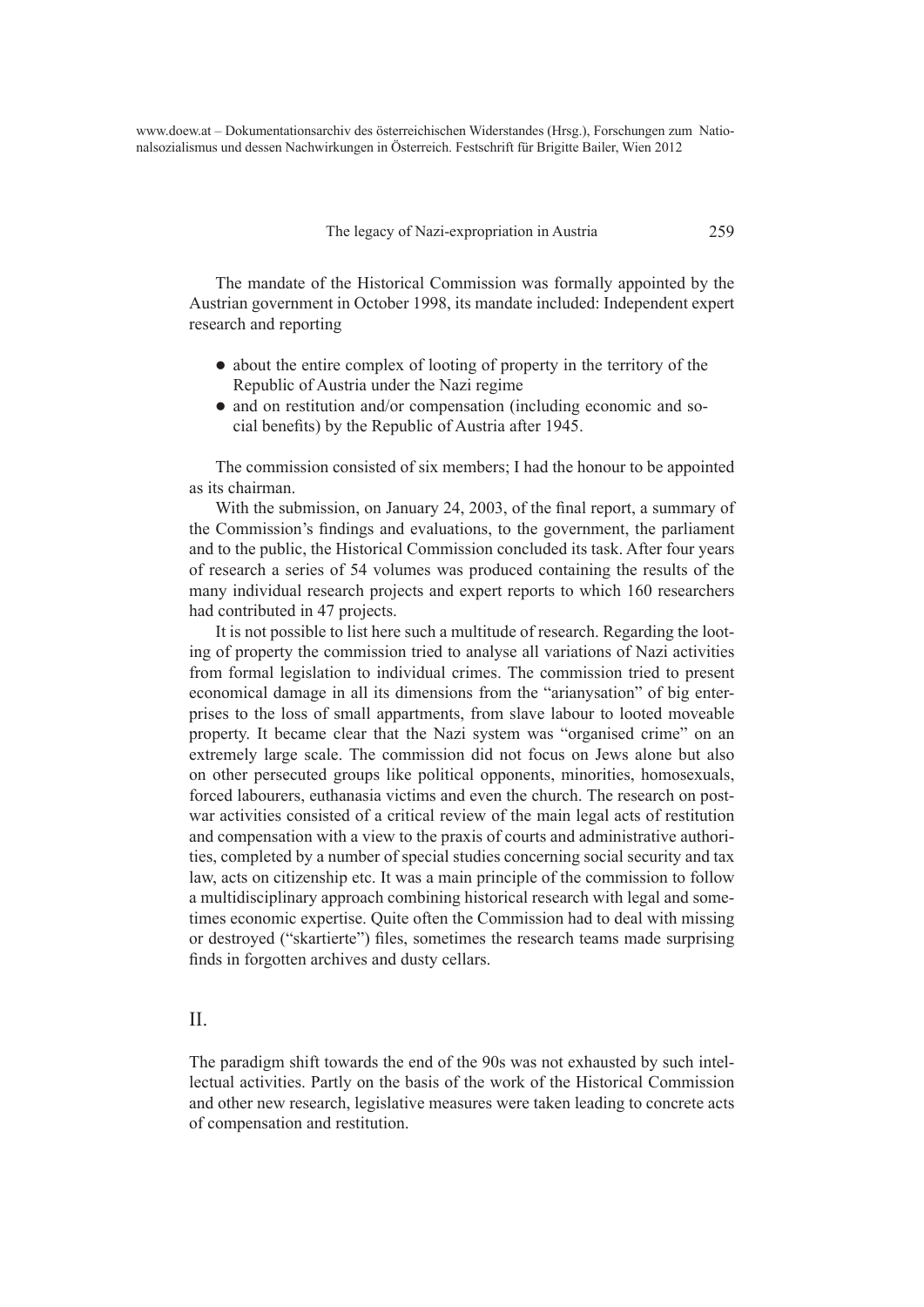#### 260 Clemens Jabloner

Already in 1995, the "National Fund of the Republic of Austria for Victims of National Socialism" had been established by law. The Austrian Parliament thus acknowledged the moral duty towards victims of National Socialism, connected with a token payment. Since then benefits from this Fund have been paid to approximately 30,000 people. Today the Fund also supports Holocaust research and remembrance projects.

In 2000, the "Reconciliation Fund Act" was passed. It was based on the interim reports of the Historical Commission on forced and slave labour in the territory of the Republic of Austria during the Nazi period. It can thus be counted among the impacts of the Historical Commission. Until the end of 2003, payments worth approximately 350 million Euros were made from this Fund to former forced labourers, mainly in Eastern Europe. The unclaimed remaining sum of about 23 million Euros was rededicated in 2005 for the establishment of a "future fund". The purpose of this further Fund is the "promotion of projects that serve the interests and the commemoration of the victims of the National Socialist regime, as a reminder of the threat of totalitarian systems and despotism, as well as international cooperation; and to contribute to the promotion of respect for human rights and mutual tolerance in these areas, as well as the promotion of scholarly work on these topics".2 Thus, the scope of the "future fund" extends beyond the context of Nazi despotism. This future fund supported e.g. a project concerning the biographies of Austrians executed between 1938 and 1945.

The crucial political and legal breakthrough in this series of measures was the "Washington Agreement". After eight months of intensive negotiations, a joint statement was signed by the Republic of Austria, the United States, the Conference on Jewish Material Claims, the Austrian Jewish communities, Austrian business enterprises and attorneys representing important class actions on 17 January 2001. A package of relevant measures was agreed upon, by means of which a "legal peace" (*Rechtsfrieden*) was gained especially in the USA. On the basis of this agreement, the "Compensation Fund Act" was passed in 2001. It created a General Settlement Fund which was endowed with USD 210 million for the comprehensive resolution of open questions about compensation for victims of National Socialism, for losses and damages incurred in Austria during the Nazi period. It took some patience and much good will to breathe actual life into these procedures. But this has already been discussed in Hannah Lessing's lecture.

Let me just mention a few selected points concerning this agreement, law and the Settlement Fund:

<sup>2</sup> § 2 des Zukunftsfonds-Gesetzes, BGBl. I Nr. 146/2005.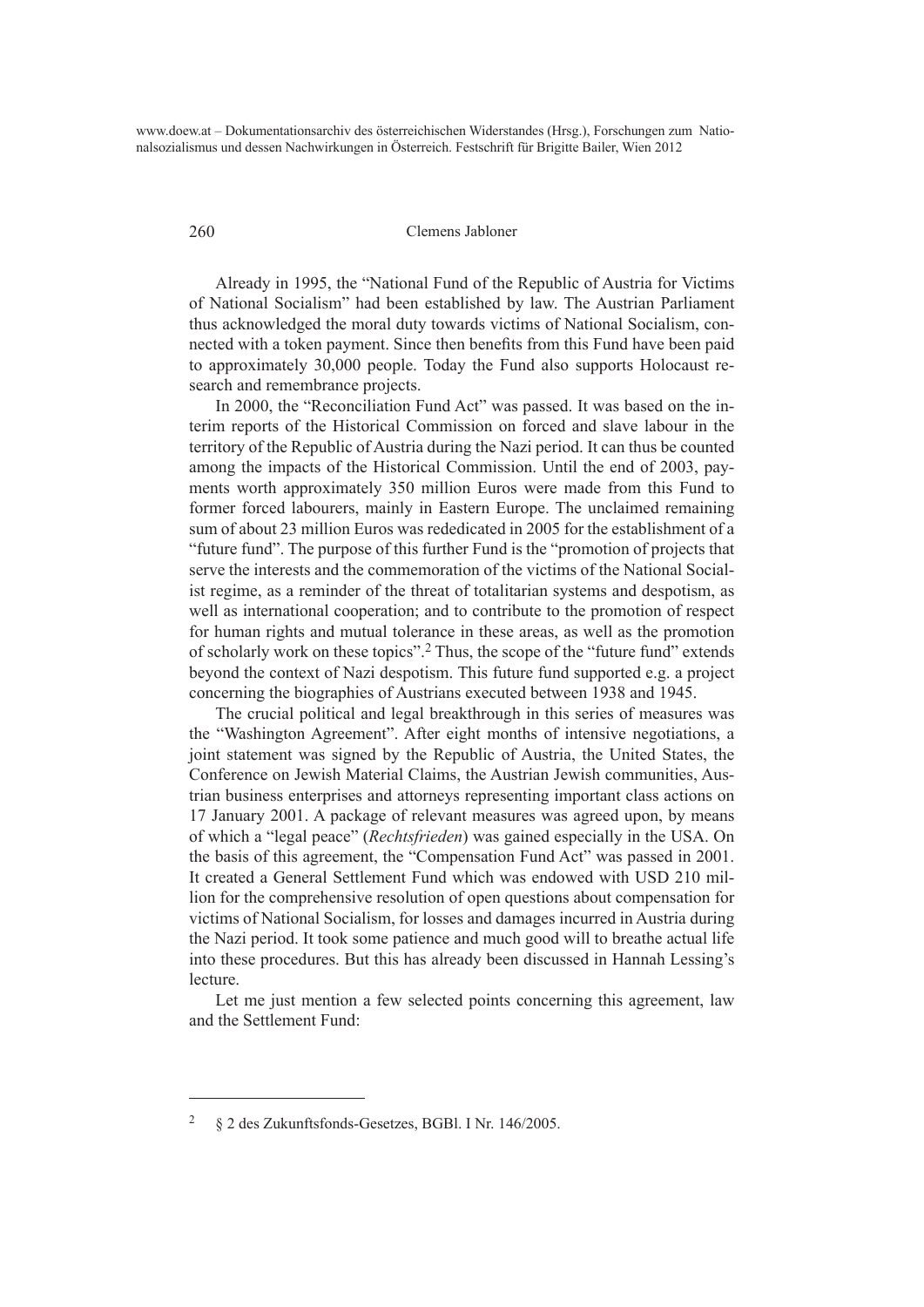The legacy of Nazi-expropriation in Austria 261

- "Restitution in kind" of properties and religious objects that are today in the possession of the Republic of Austria is provided for.
- Legally-valid settlements that were concluded by Nazi victims with the Republic of Austria during the post-war period can be "repaired" if these legal transactions are understood, by modern standards, to constitute "extreme unfairness".
- l New benefits in the area of social law were introduced. Of special importance was a lump sum payment for withdrawn tenancy rights. The research of the Historical Commission was also crucial for this compensation.
- The Jewish "Hakoah" sports facilities, were re-established with public sponsorship.
- A topic still open is the renovation of Jewish cemeteries, particularly the one in the Währing district of Vienna, but there seems to be hope that this issue will be resolved.

#### III.

"Art restitution" is a topic that attracts public attention again and again. It was *not* among the tasks of the Historical Commission, which primarily dealt with the fate of the many ordinary people. Now, 10 years later, I have taken over the leadership of the "Art Restitution Advisory Board". Art restitution does not concern only highly valuable works of art.

The reality of persecution and deprivation often shows up particularly vividly in art restitution after war. It is a typical part of the more general problem, about which Dr. Bailer-Galanda has already spoken. It was and is beset by legal and practical complications and has proceeded in a particularly sluggish and unsatisfactory manner. All this is further complicated by the notoriously murky business of art dealing.

After 1945, in addition to the art works in private hands, a lot of art and cultural assets remained under the custodianship of the Bundesdenkmalamt (Federal Monuments Office). For these items special legal measures were taken in Austria in addition to the general Law on Restitution.<sup>3</sup> In addition to this, further art works were returned to the Republic of Austria in 1958 by West Germany

<sup>3</sup> Cf. Bailer-Galanda, Die Entstehung der Rückstellungsgesetzgebung. Die Republik Österreich und das in der NS-Zeit entzogene Vermögen (= publications of the Austrian Historical Commission. Vermögensentzug während der NS-Zeit sowie Rückstellungen und Entschädigungen seit 1945 in Österreich, vol. 3), Vienna–Munich 2003, p 557 ff.; Brückler, Kunstwerke zwischen Kunstraub und Kunstbergung: 1938–1945, in: same (ed.): Kunstraub, Kunstbergung und Restitution in Österreich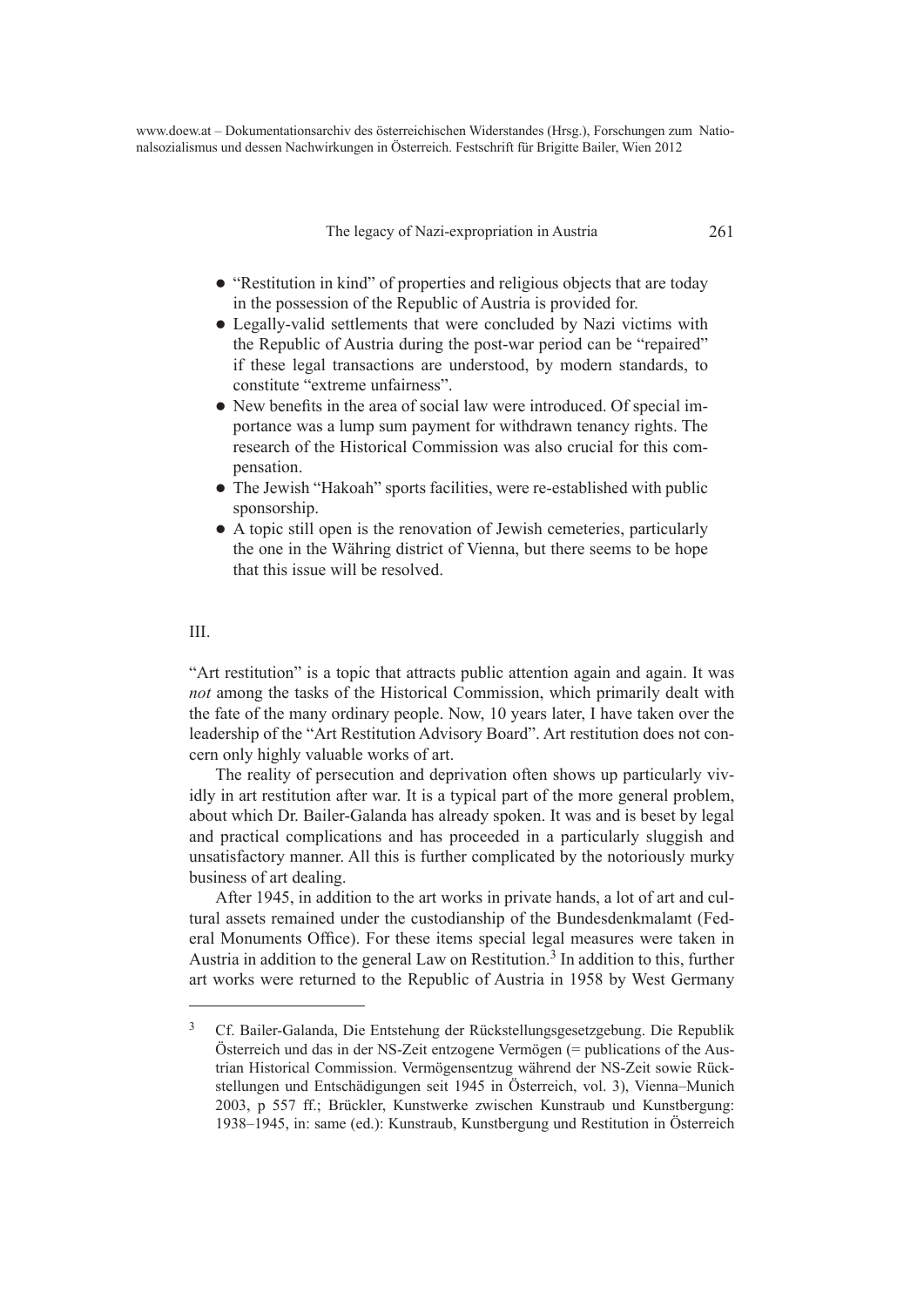#### 262 Clemens Jabloner

under the Transition Agreement with the Western Allies of 1956.<sup>4</sup> The former owners or heirs could lay claim to these items, but even in these cases bureaucratic hurdles had to be overcome.

In 1966 at the Bundesdenkmalamt there were still 8,422 unclaimed objects stored in various depots. A quick solution was wanted, but there was the problem that the question of property which was unclaimed or without an heir came up repeatedly. For those assets which could not be or were not reclaimed or were without an heir – primarily, however, as the fulfilment of the obligations of Article 26, Paragraph 2 of the Treaty of Vienna of 1955 – collection points were set up in 1957. Their objective was to facilitate the assertion of the claims of restitution on this type of property, to return the items which had been claimed and ultimately to distribute the proceeds among the victims of National Socialism in Austria. In total the collection points took more than ten times the 25 million Austrian Schillings which the Bundesministerium für Finanzen had anticipated as the maximum value at the beginning of the 1950s. In 1966 endeavours were made by the collection points in the context of the negotiations on the Art and Cultural Assets Settlement Law to lay claim to the artworks in the "custody" of the Bundesdenkmalamt.<sup>5</sup> It was already quite clear during the operation of the collection points that the question of the restitution of artworks or simply clearing up the matter of what was where failed due to the museums' distinct unwillingness to cooperate.

After numerous debates and attempts, an Art and Cultural Assets Settlement Act was enacted on 27 June 1969.<sup>6</sup> The possibility would again be created to lay claim to a right of restitution on the remaining 8,422 art assets. It contained

<sup>1938</sup> bis heute (= study on conservation and preservation, vol. XIX), Vienna–Cologne–Weimar 1999, pp 13–30; Petropoulos, Kunstraub und Sammelwahn. Kunst und Politik im Dritten Reich, Berlin 1999, The subject of the collecting points and the relationship to Austria are not considered here due to reasons of space; see: John, Oberösterreichisches Landesmuseum 1938–1955. 'Sonderauftrag Linz' and 'Collecting Point'. Aspects of the confiscation of artworks (and objects) and the restitution in Upper Austria. Final report, Linz 2007.

<sup>&</sup>lt;sup>4</sup> Cf. the explanatory notes on the government bill on Art and Cultural Assets Settlement (Kunst- und Kulturbereinigungsgesetz), 421 of the minuted stenographic records of the Nationalrat, XI parliamentary period, p 3.

<sup>5</sup> Cf. Werner / Wladika, Die Tätigkeit der Sammelstellen (= publications of the Austrian Historical Commission. Vermögensentzug während der NS-Zeit sowie Rückstellungen und Entschädigungen seit 1945 in Österreich, vol. 28), Vienna–Munich 2004.

<sup>6</sup> Federal law on the settlement of the ownership situations of art and cultural assets in the safekeeping of the Bundesdenkmalamt (Federal Monuments Office), BGBl. no. 294/1969. For a legal evaluation of the law cf. Graf, I.c., p 475 ff.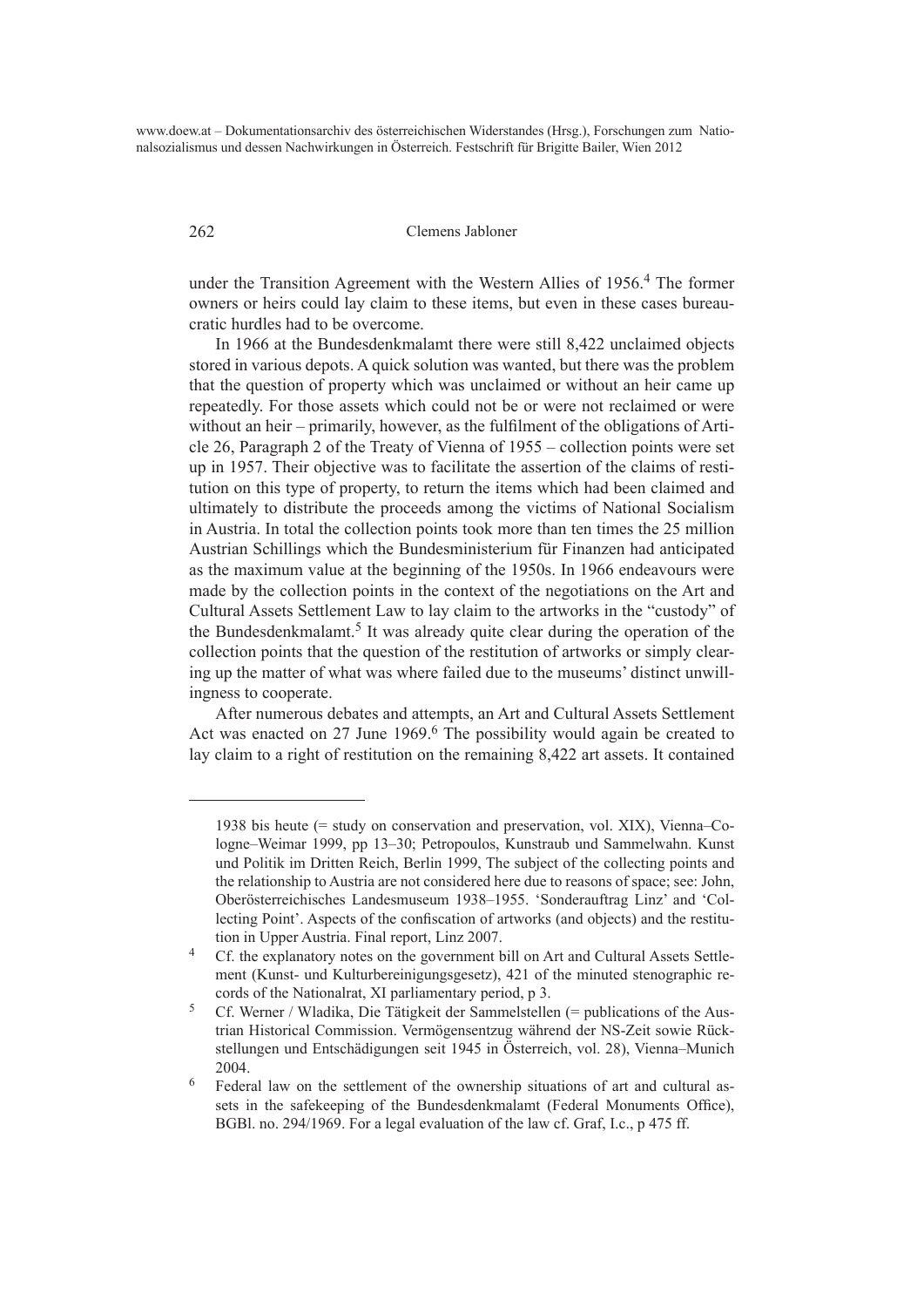#### The legacy of Nazi-expropriation in Austria 263

rules on the release to the rightful owners. For unclaimed and unreturned objects the law envisaged a partial payment to the collection points responsible for the property without heir amounting to 5 million Austrian Schillings.7

The unclaimed art and cultural assets were then to be given to the State. In order to inform possible claimants, a list of all the objects present in 1969 was published in the Wiener Zeitung newspaper.8 The deadline was originally set for the 31 December 1970, but was extended until the end of 1972. However, only 270 items were returned. The remainder of the objects continued to be stored in the Mauerbach charterhouse and virtually hidden there, unable to be visited. In regular intervals, criticism arose both from within Austria and internationally that these objects confiscated under National Socialism had been transferred to the possession of the Republic of Austria.

It was not until 1984 that an article by Andrew Decker rekindled international interest.9 In December 1985 the Nationalrat (National Assembly) enacted the 2nd Art and Cultural Assets Settlement Law.10 The main purpose of this law was to give those people who did not lodge a claim under the first law a renewed chance to do so. The unclaimed exhibits could then be sold at auction by the Federal Minister for Finance to benefit those who had been persecuted and were in need. After just a small proportion were actually claimed this time as well, the objects were sold at auction in 1996, but not as planned by the Finance Minister, but by the Israelitische Kultusgemeinde (Jewish Community Organisation). They declared themselves to be prepared to take charge of the objects stored in the Mauerbach and to arrange the auction. The auction – carried out by Christie's Auction House – took place on 29 and 30 October 1996 at MAK – Österreichisches Museum für angewandte Kunst (the Austrian Museum for Applied Art) in Vienna.11 Needy Jewish holocaust survivors currently resident in Austria could apply for a grant from the Mauerbach Fund up until 30 June 2003. At the end of

<sup>7</sup> Cf. Blimlinger, Mittäter in der Opferrolle. Die Restitution von Kunst in Österreich, in: Kunst im Konflikt. Kriegsfolgen und Kooperationsfelder in Europa, Osteuropa, 56th year/volumes 1–2/January – February 2006, pp 235–246.

<sup>8</sup> Cf. the view of the civil servants responsible into the 2000's: Haslinger, Mauerbach und der lange Weg bis zur Auktion: 1969–1996, in: Brückler, Kunstraub, pp 39–52.

<sup>9</sup> Decker, A Legacy of Shame. Nazi Art Loot in Austria, in: ARTnews, December 1984, p 55 ff.

<sup>&</sup>lt;sup>10</sup> BGBl no. 2/1986 last amended by BGBl. no. 515/1995.

<sup>11</sup> Mauerbach exhibition catalogue. Auction of artworks confiscated by the National Socialists for benefit of the victims of the holocaust, Vienna 29th and 30th October 1996; Christie's Auction House (ed.), Mauerbach benefit sale items seized by the National Socialists to be sold for the benefit of the victims of the Holocaust; MAK – Österreichisches Museum für angewandte Kunst, Vienna, 29 and 30 October 1996, Vienna 1996.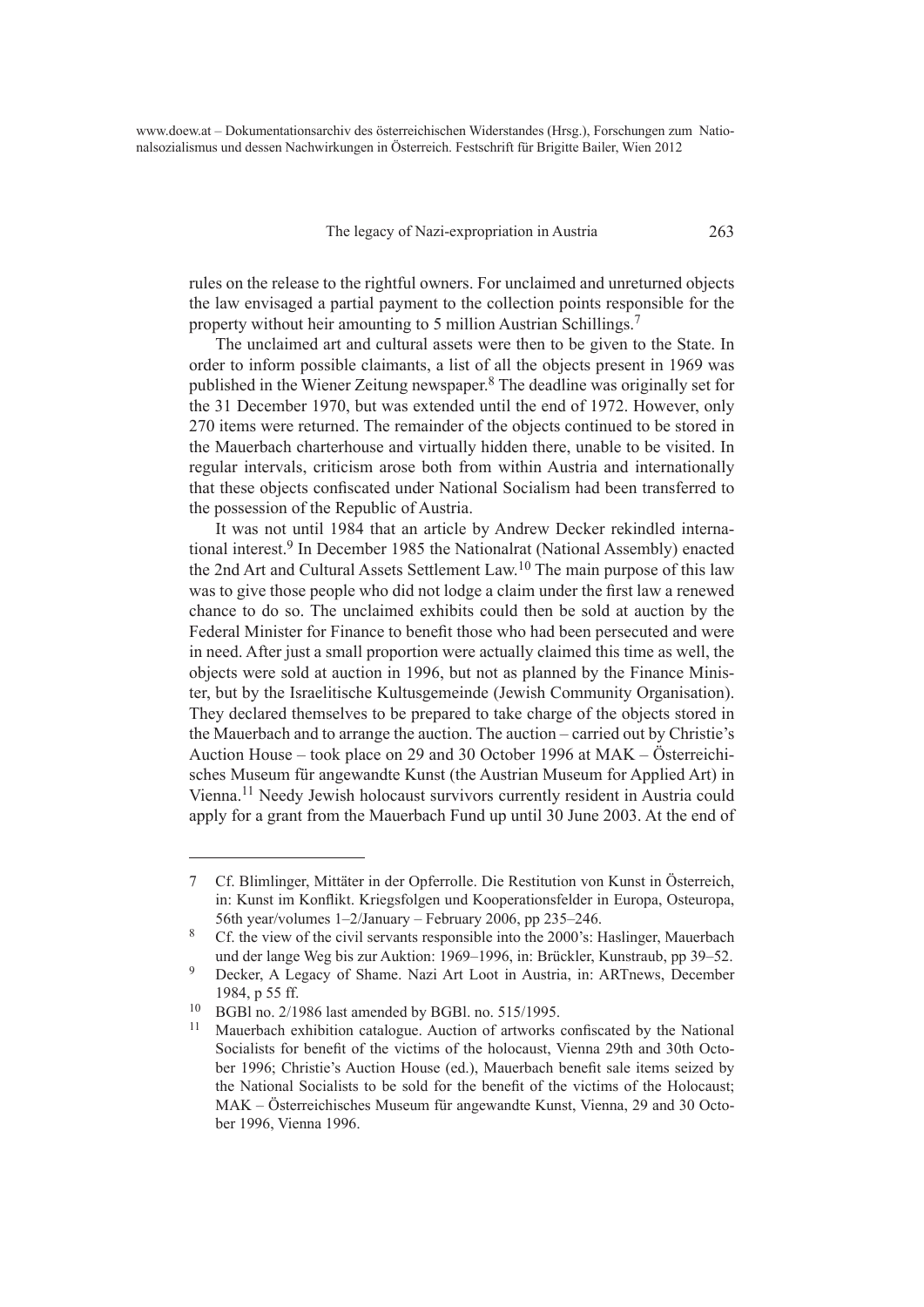#### 264 Clemens Jabloner

2005 the accounts of the Mauerbach Fund were presented to the Bundesministerium für Finanzen.

A peculiarity in the area of works of art – which ultimately saw a set back for the Art Restitution Law – was and is the ownership restrictions in the law regarding export bans.12 This regulation was first enacted in 1918 and historically served as a hindrance to the "selling off" of Austrian cultural assets to those abroad. After 1945, this rule was carried over into the Austrian state law and then served, among other things, in an approach (which even in terms of the legal aspects was questionable) to issue export licences only "in return" for "gifts" or "dedications" to the State.<sup>13</sup> Even if the works of art were returned by a decision of the Commission on Restitution or were directly restored or returned, this did not mean in any way that the right of possession over these items was ultimately obtained. Consequently, art works which were part of restitutions were in many cases ultimately retained without remuneration in the course of procedures under the export ban and transferred into the possession of the Austrian federal museums and collections.

Following the seizure of artworks from the Leopold collection – as mentioned before – a Commission for Provenance Research was set up in February 1998 which was to locate possibly looted works of art or books in state possession. Also in 1998 parliament passed the Art Restitution Act, today the main legal source for art restitution. It empowers the minister responsible for public museums and collections to transfer ownership of works of art, but it does not create a legal basis for enforceable claims<sup>14</sup>. Analogous legal provisions are in force for parts of other public institutions.15

In a nutshell, the focus<sup>16</sup> under this 3rd Art Restitution attempt is on:

<sup>12</sup> The export ban is currently contained within the law on preservation, BGBl no. 533/1923, last amended by BGBl I no. 70/1970, legally regulated in the 3rd section "protection against unlawful transfer abroad". Also see Bazil / Binder-Krieglstein / Kraft, Das österreichische Denkmalschutzrecht, Vienna, 2004.

<sup>13</sup> Cf. Öhlinger, Die Museen und das Recht. Von der Öffnung der kaiserlichen Gemäldesammlung bis zum Bundesmuseengesetz, Vienna 2008, p. 26, with further evidence. Cf. as example case in V. 1 below.

<sup>14</sup> Binder-Krieglstein, Restitution und Entschädigung in Vergangenheit und Gegenwart, in: David, 52/2002, pp 24–32. http://david.juden.at/kulturzeitschrift/uebersicht-52.htm (accessed on 7/5/2008); Blimlinger, Und wenn sie nicht gestorben sind … Die Republik Österreich, die Rückstellung und die Entschädigung, in: Pawlowsky / Wendelin (ed.), Die Republik und das NS-Erbe, Vienna 2005, p 186 ff.

<sup>15</sup> Cf. under 5 later.

<sup>16</sup> This is verbatim as follows: "Paragraph 1 subparagraph 2:

<sup>1.</sup> The objects of restitution to the original owners or their legal successors by will were, also after the 8 May 1945 in the course of the subsequent procedures in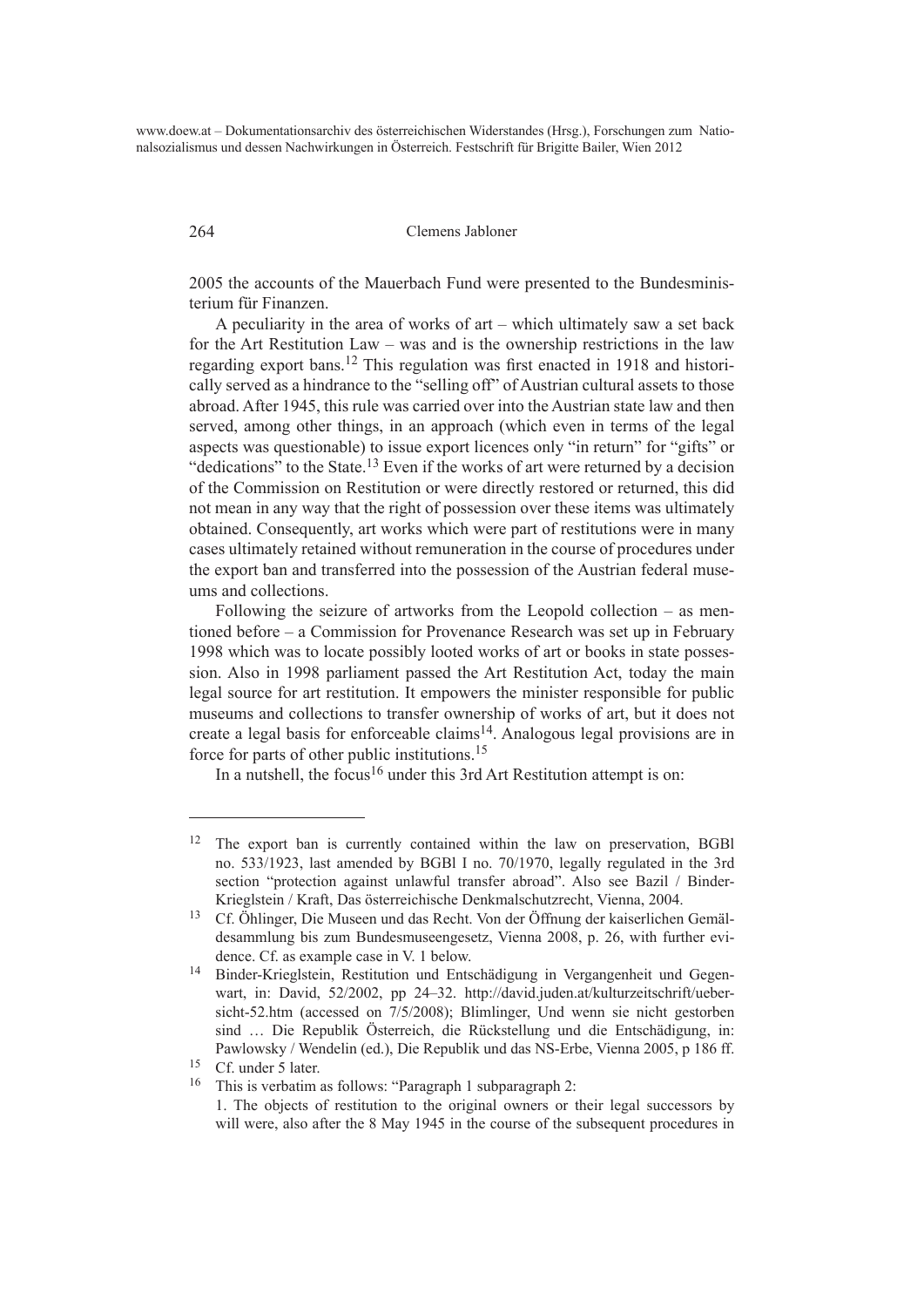The legacy of Nazi-expropriation in Austria 265

- Objects that were initially legally returned but then in fact transferred into state property without remuneration, due to the aforementioned export ban procedures. They can now be exported.
- "Aryanized" objects now in state property, acquired during the Nazi period, via auctions, e.g. of the Dorotheum auction house, or via art dealers.

The Commission on Provenance Research is tasked with assessing acquisitions between 1938 and 1945 and clarifying all questions of ownership before '38, during National Socialist rule and in the immediate post-war period. On the basis of such factual evidence, respectively provenance research<sup>17</sup>, the Advisory Board which I preside, following legal evaluation, recommends appropriate action to the competent minister.

In accordance with the "self-commitment structure" of the Art Restitution Act, the minister for education usually, if sometimes belatedly, complies with the Board's recommendations. Where original owners or legal heirs of art works cannot be found they will be transferred to the National Fund of the Republic of Austria for the Victims of National Socialism.18

The Art Restitution Act has met with criticism both in Austria and abroad: for not establishing legal entitlements and for lack of procedural transparency.<sup>19</sup> But legal entitlements are inevitably often complicated and their clarification will take a long time if they are to stand the test of sound-proved legitimacy. Deficiencies in such legitimacy could lead to rejection, to the disadvantage of

accordance with the provisions of federal law on the ban on exporting objects of historic, artistic or cultural significance, StGBl. no. 90/1918, transferred without remuneration to the property of the State and are still in the possession of the State; 2. they were legally transferred into the property of the State, but were the subject of a legal transaction as per paragraph 1 of federal law on 15 May 1946 on the invalidation of legal transactions and other legal acts which took place during the occupation of Austria, ended up as the property of the Republic of Austria, BGBl no. 106/1946, were and still are the property of the State;

<sup>3.</sup> after conclusion of restitution processes could not be returned to the original owners or their legal successors by will, transferred without remuneration into the ownership of the state as unappropriated goods and are still the property of the state".

<sup>&</sup>lt;sup>17</sup> Cf. the explanatory notes of the government bill, 1390 of the minuted stenographic records of the Nationalrat, XX parliamentary period, p 4.

 $^{18}$  BGBl no. 432/1995.<br> $^{19}$  Cf Noll Fortschritt

<sup>19</sup> Cf. Noll, Fortschritt und Versäumnis. Kunstrückgabe in Österreich, Juridikum 2003, p 31.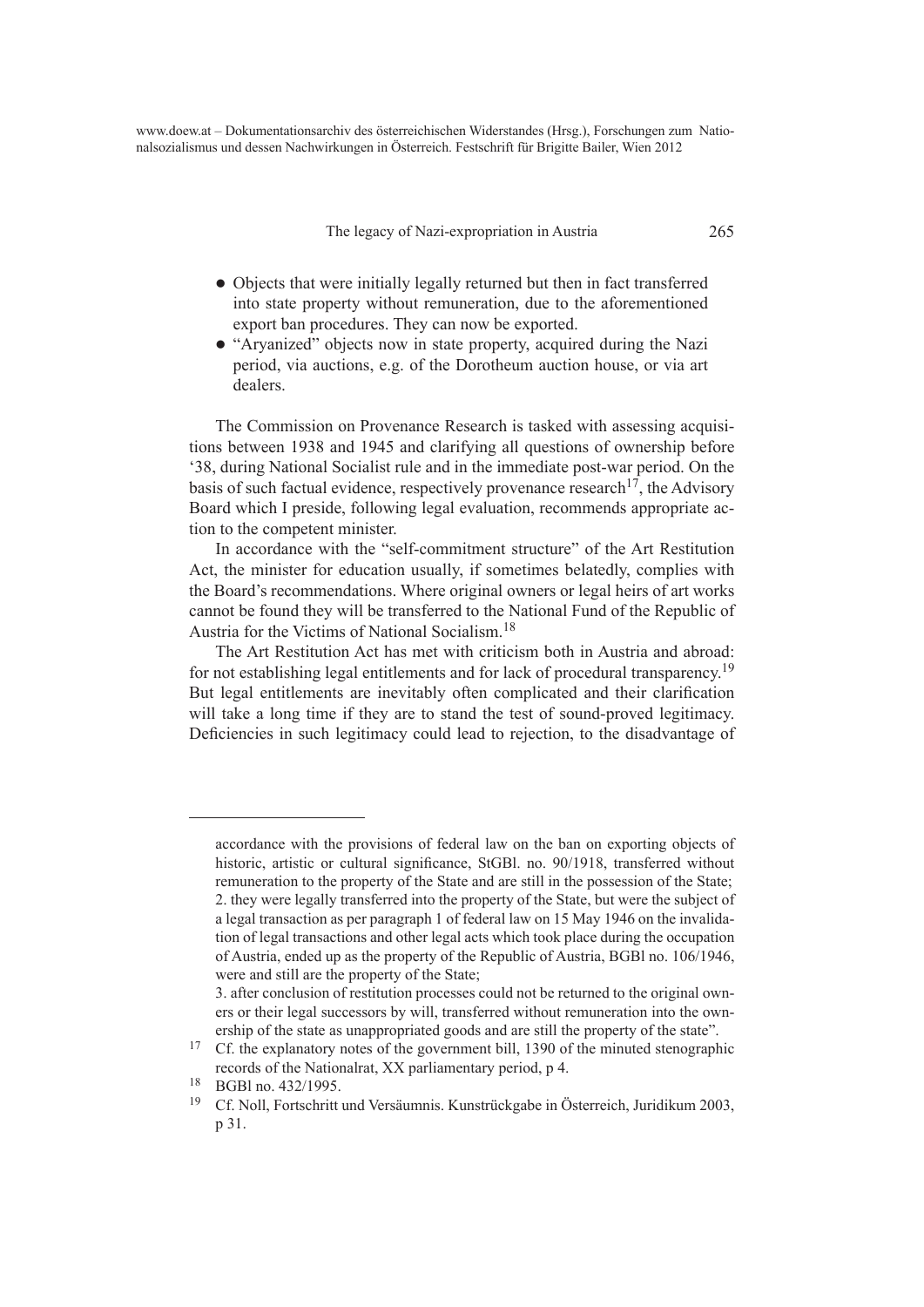266 Clemens Jabloner

presumed prior owners or heirs, as happened in the 1940s and 1950s in procedures under the Restitution Act.<sup>20</sup>

Thus, the Commission for Provenance Research and museums have been compiling dossiers on individual works of art, trying to document the detailed and complete history of their ownership. Sometimes records are missing, especially those on restitution after '45. Up to now, 305 dossiers on questionable acquisitions in state museums and collections have been created. The Commission for the Restitution of Art already decided on 210 of them. 184 were recommended for restitution, encompassing roughly 10,000 objects. These objects range from Klimt pictures – such as the "Goldene Adele" – to drawings, watercolours, bird skins, minerals, vehicles, and letters and stamps. In some other cases restitution was rejected or rendered obsolete. Others remain to be dealt with, including 52 new ones. The comprehensive work of the Commission for Provenance Research in the last ten years as well as the provenance research undertaken by regional museums and other collections is documented in a newly issued publication.21

An often-discussed open question concerns works of art in the Leopold Foundation. Several of them are subject to provenance research.<sup>22</sup> The Foundation is largely funded by the Austrian government, but it does not fall under the scope of the Art Restitution Act as it is not state-owned. The legitimacy of legislation enabling expropriation of artworks from this collection for the purpose of restitution is contentious under constitutional law.

Even nearly 64 years after the end of the war, the debate about artworks confiscated during the National Socialist period and their return has still not run out of steam. The problem is by no means limited to Austria,23 as the "Principles of the Washington Conference With Respect to Nazi-Confiscated Art" of ten years ago show.

<sup>20</sup> Due to similar deliberations, the immediate inclusion of restitution applicants or their representatives in the bodies which rule upon the return is to be judged cautiously. This of course does not mean that the expressions of knowledge and preference from this group can be or should be forgone. The main feature of provenance research and return through official government channels should be preserved, however.

<sup>21</sup> Anderl / Bazil / Blimlinger / Kühschelm / Mayer/ Stelzl-Gallian / Weidinger (ed.), ... wesentlich mehr Fälle als angenommen. 10 Jahre Kommission für Provenienzforschung, Vienna–Cologne–Weimar 2008.

<sup>22</sup> Cf. Fischer, Irgendwo. Theresienstadt und die Welt. Die Sammlung Heinrich Rieger, Vienna 2008.

<sup>23</sup> Cf. Kropmanns, Wem gehören diese Meisterwerke? NZZ, 25 September 2008, p 25.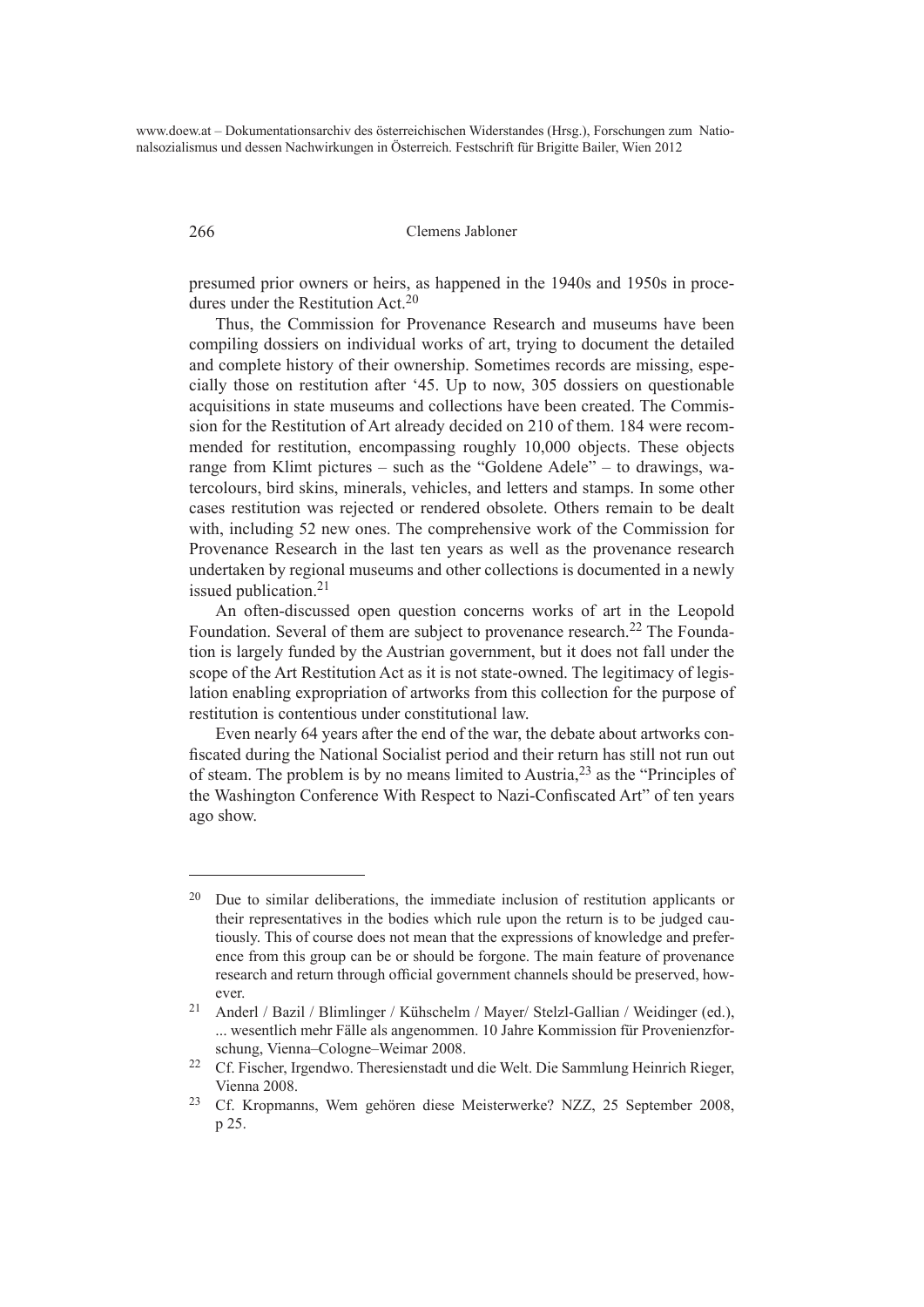#### The legacy of Nazi-expropriation in Austria 267

However, with the system for the legal return of artworks now in place, Austria has a respectable if far from perfect mechanism, by international comparison. This became quite clear at a recent conference in Berlin.24 In this special field Austria is more then 10 years ahead of Germany.

The "Causa Leopold", e.g., remains an ongoing problem. As, despite all efforts, not all claims can be satisfied, frustration on the part of unsuccessful claimants is understandable.

The restitution and export of artworks does not always meet with general public approval, as can be detected on the web forum pages of some Austrian newspapers. Some, especially on the left, question the inheritance of great artworks in general and believe that they should be displayed publicly and not hidden away in private. Some suspect that claimants are motivated purely by financial reasons. This is in accordance with the words of August Bebel, who in 1873 characterised anti-Semitism as the "stupid man's socialism".

Nevertheless, according to a recent opinion poll, most Austrians agree that the country has moral obligations towards the persecuted Jews, more than a third think that restitution was insufficient and only 8% believe that it was too generous.

## IV.

Following the 2003 final report of the Historical Commission with its extensive findings, research into the topic of "property deprivation and restitution", of course, continues as it should. One of the idiosyncrasies of academic research is that it can always go further.

From my point of view, research into the fate of persecuted, murdered or exiled students at Austrian universities – particularly at the University of Vienna – is of particular importance. "Property deprivation" also includes lost education, interrupted university studies, examinations not taken, et cetera. Two extensive research projects have already been devoted to this topic.<sup>25</sup>

The devastation of intellectual life during the Nazi period and thereafter was highlighted at a conference at the University of Vienna in 2003 which had

<sup>24</sup> Cf. Stiftung Preussischer Kulturbesitz (ed.), Verantwortung wahrnehmen: NS-Raubkunst – eine Herausforderung an Museen, Bibliotheken und Archive, Berlin 2009.

<sup>25</sup> Cf. "'Arisierung', Berufsverbote und 'Säuberungen' an der Universität Wien – Ausschluss und Vertreibung 'rassisch' und/oder politisch oder in anderer Weise verfolgter Studierender 1938/39" (Doris Inrisch, Werner Lausecker, Herbert Posch, 2000–2003; Projekt Nr. 101); "Bildungsbiografien und Wissenstransfers, Studierende der Uni Wien vor und nach 1938" (Gert Dressel, Doris Ingrisch, Werner Lausecker, Herbert Posch, 2004–2007, Projekt Nr. 112).